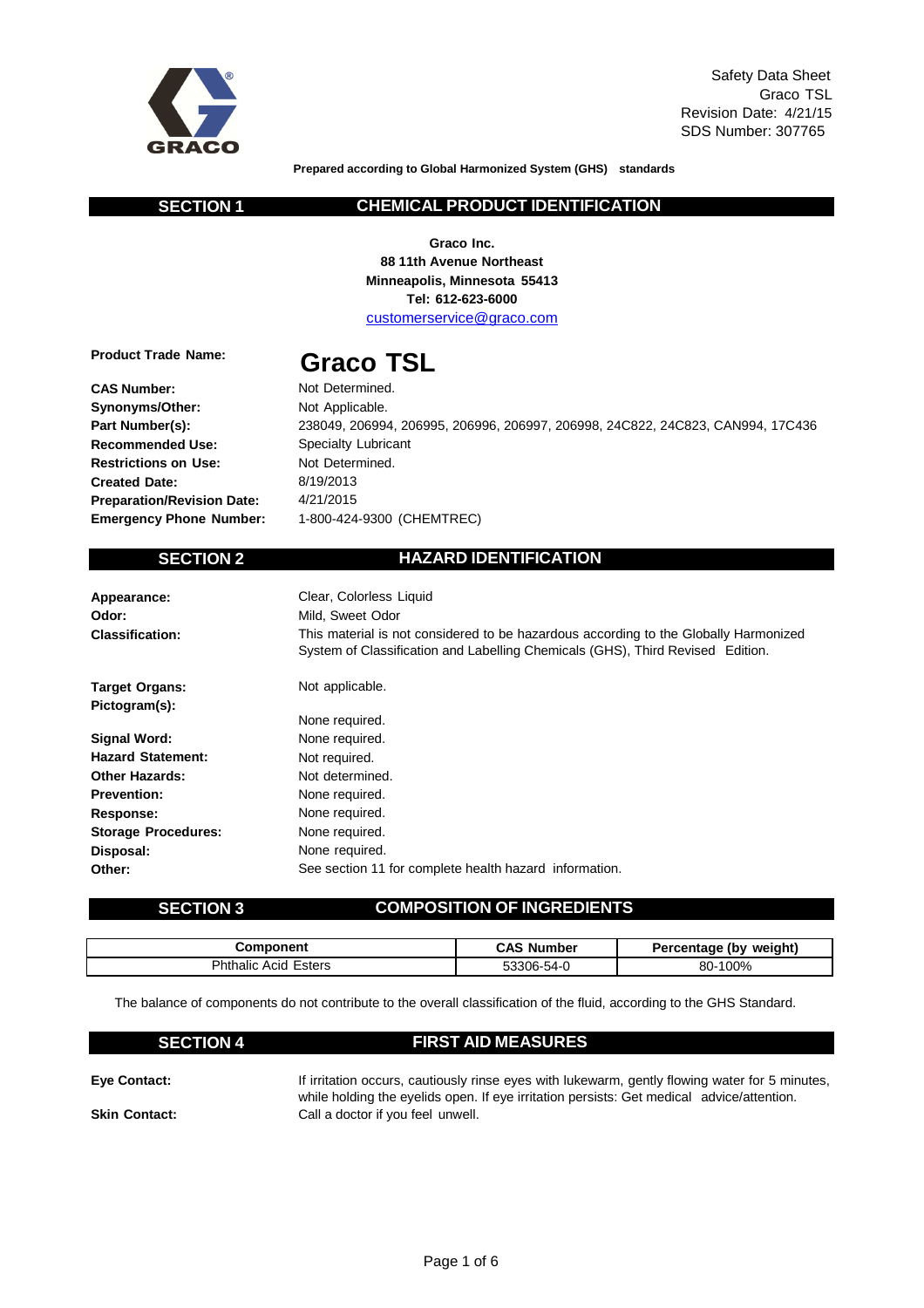

**Inhalation: Ingestion:**

**Other:**

Safety Data Sheet Graco TSL Revision Date: 4/21/15 SDS Number: 307765

Get medical advice or attention if you feel unwell or are concerned. If you feel unwell or concerned: Get medical advice/attention. Rinse mouth. Do NOT induce vomiting. If vomiting occurs naturally, lie on your side, in the recovery position. No additional information

### **Flash Point: Flammable limits: Extinguishing media:** 240°C by Cleveland Open Cup Tester. Not determined. Use dry chemical, alcohol foam, all purpose AFFF or carbon dioxide to extinguish fire. **Special firefighting procedures:** DO NOT direct a solid stream of water or foam into hot, burning pools of liquid since this may cause frothing and increase fire intensity. Frothing can be violent and possibly endanger any firefighter standing too close to the burning liquid. Use water spray to cool fire exposed containers and structures until fire is out if it can be done with minimal risk. Avoid spreading burning material with water used for cooling purposes. Wear full firefighting turn-out gear (full Bunker gear), and respiratory protection (SCBA). **Unusual fire & explosion hazards: Byproducts of combustion: Autoignition temperature: Explosion data: Other:** Dense smoke may be generated while burning. Toxic fumes, gases or vapors may evolve on burning. High temperatures may create heavy flammable vapors that may settle along ground level and low spots to create an invisible fire hazard. Fires involving this product may release oxides of carbon, phosphorus, nitrogen and sulfur; reactive hydrocarbons and irritating vapors. Not determined. Not determined. Care should always be exercised in dust/mist areas. Dispose of fire debris and contaminated extinguishing water in accordance with official regulations.

**SECTION 5 FIRE FIGHTING MEASURES**

|                                      | Spill control procedures (land): Immediately turn off or isolate any source of ignition (pilot lights, electrical equipment,<br>flames, heaters, etc.). Evacuate area and ventilate. Personnel wearing proper protective<br>equipment should contain spill immediately with inert materials (sand, earth, chemical spill<br>pads of cotton) by forming dikes. Dikes should be placed to contain spill in a manner that<br>will prevent material from entering sewers and waterways. Large spill, once contained,<br>may be picked up using explosion proof, non-sparking vacuum pumps, shovels, or<br>buckets, and disposed of in suitable containers for disposal. If a large spill occurs notify<br>appropriate authorities. In case of road spill or accident contact Chem-Trec (800-424-<br>9300). |
|--------------------------------------|--------------------------------------------------------------------------------------------------------------------------------------------------------------------------------------------------------------------------------------------------------------------------------------------------------------------------------------------------------------------------------------------------------------------------------------------------------------------------------------------------------------------------------------------------------------------------------------------------------------------------------------------------------------------------------------------------------------------------------------------------------------------------------------------------------|
| Spill control procedures<br>(water): | Try to contain large spills with floating booms to prevent spill from spreading. Remove<br>from surface by skimming or with suitable adsorbents. If a large spill occurs notify<br>appropriate authorities (normally the National Response Center or Coast Guard at 800-<br>424-8802).                                                                                                                                                                                                                                                                                                                                                                                                                                                                                                                 |
| Waste disposal method:               | Do not empty into drains. All disposals must comply with federal, state, and local<br>regulations. The material, if spilled or discarded may be a regulated waste. Refer to state<br>and local regulations. Department of Transportation (DOT) regulations may apply for<br>transporting this material when spilled. See Section 14.                                                                                                                                                                                                                                                                                                                                                                                                                                                                   |
| Other:                               | CAUTION - If spilled material is cleaned up using a regulated solvent, the resulting waste<br>mixture will be regulated.                                                                                                                                                                                                                                                                                                                                                                                                                                                                                                                                                                                                                                                                               |

**SECTION 6 ACCIDENTAL RELEASE MEASURES**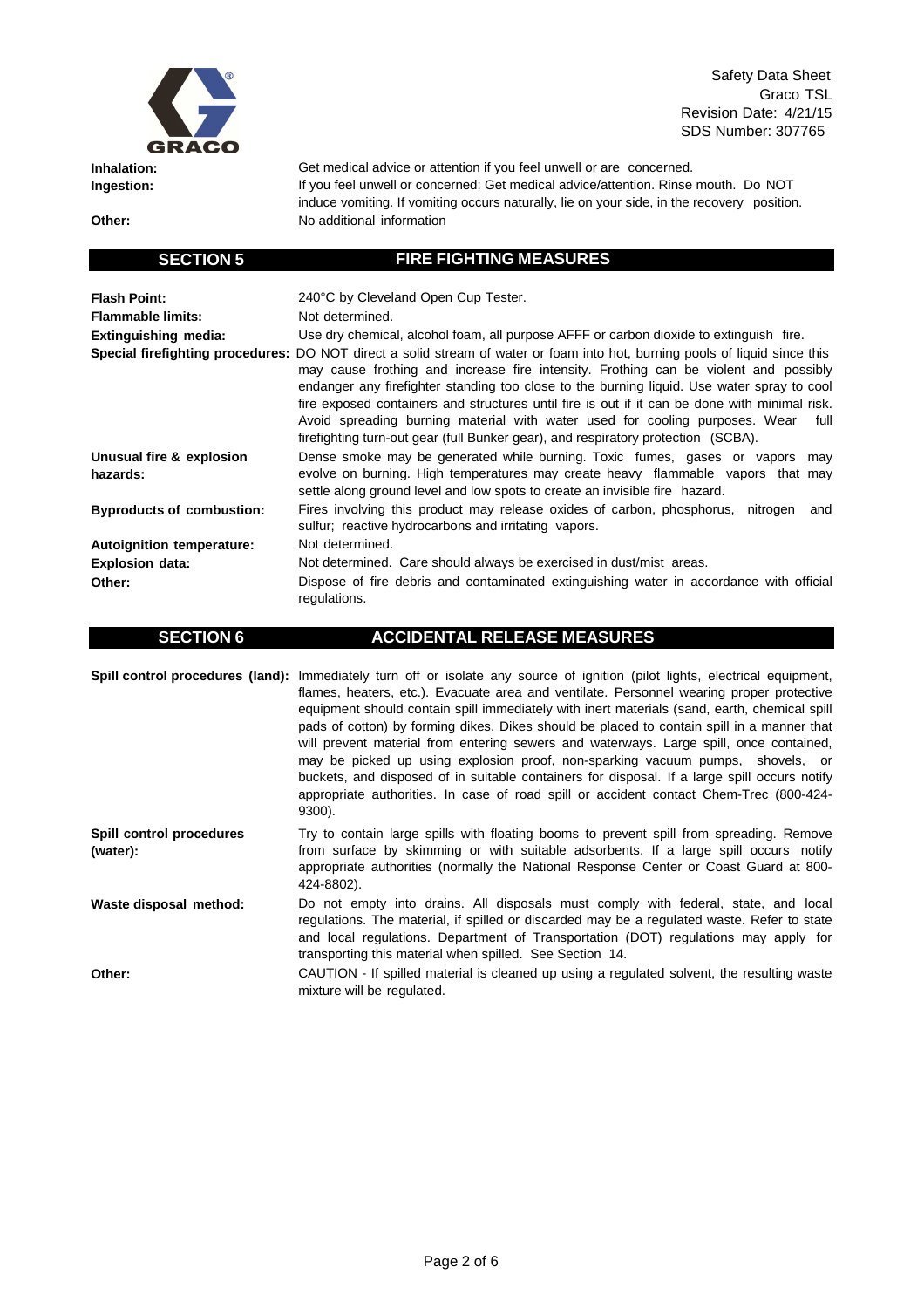

## **SECTION 7 HANDLING AND STORAGE**

| <b>Handling procedures:</b>    | Keep containers closed when not in use. Do not transfer to unmarked containers. Empty<br>containers retain product residue which may exhibit hazards of material, therefore do not<br>pressurize, cut, glaze, weld, or use for any other purposes. Return drums to reclamation<br>centers for proper cleaning and reuse.<br>Handling temperatures should not exceed 60°C (140°F) to minimize danger of burns.<br>Open containers carefully in a well ventilated area or use appropriate<br>respiratory<br>protection. Wash thoroughly after handling. |
|--------------------------------|-------------------------------------------------------------------------------------------------------------------------------------------------------------------------------------------------------------------------------------------------------------------------------------------------------------------------------------------------------------------------------------------------------------------------------------------------------------------------------------------------------------------------------------------------------|
| Storage procedures:            | Store containers away from heat, sparks, open flame, or oxidizing materials. Extended<br>storage at excessive temperatures may produce odorous and toxic fumes from product<br>decomposition.                                                                                                                                                                                                                                                                                                                                                         |
| <b>Additional information:</b> | No additional information.                                                                                                                                                                                                                                                                                                                                                                                                                                                                                                                            |
| <b>SECTION 8</b>               | <b>EXPOSURE CONTROLS / PERSONAL PROTECTION</b>                                                                                                                                                                                                                                                                                                                                                                                                                                                                                                        |
| <b>Personal protection:</b>    | Applicable mainly to persons in repeated contact situations such as packaging of product,<br>service/maintenance, and cleanup/spill control personnel.                                                                                                                                                                                                                                                                                                                                                                                                |
| <b>Respiratory protection:</b> | None required if ventilation is adequate. Otherwise a respiratory protection program<br>meeting OSHA 1910.134 and ANSI Z88.2 requirements must be followed. Where misting<br>may occur, wear an MSHA/NIOSH approved (or equivalent) half-mask form dust/mist air<br>purifying respirator.                                                                                                                                                                                                                                                             |
| Eye protection:                | Eye protection is strongly recommended. Wear safety glasses with side shields or<br>vented/splash proof goggles (ANSI Z87.1 or approved equivalent).                                                                                                                                                                                                                                                                                                                                                                                                  |
| Hand protection:               | Impervious, chemically resistant gloves such as neoprene or nitrile rubber to avoid skin<br>sensitization and absorption.                                                                                                                                                                                                                                                                                                                                                                                                                             |
| Other protection:              | Use of an apron and overboots of chemically impervious materials such as neoprene or<br>nitrile rubber is recommended based on level of activity and exposure. If handling hot<br>material use insulated protective equipment. Launder soiled clothes. Properly dispose of<br>contaminated leather articles and other materials which cannot be decontaminated.                                                                                                                                                                                       |
| <b>Local control measures:</b> | Use adequate ventilation when working with material in an enclosed area. Mechanical<br>methods such as fume hoods or area fans may be used to reduce localized vapor/mist<br>areas. If vapor or mist is generated when the material handled, adequate ventilation in<br>accordance with good engineering practice must be provided to maintain concentrations<br>below the specified exposure. Eyewash stations and showers should be available in<br>areas where this material is used and stored.                                                   |
| Other:                         | Consumption of food and drink should be avoided in work areas where product is present.<br>Always wash hands and face with soap and water before eating, drinking or smoking.                                                                                                                                                                                                                                                                                                                                                                         |

## **SECTION 9 PHYSICAL AND CHEMICAL PROPERTIES**

**Appearance: Odor: Odor threshold: pH: Melting/Freezing point: Initial boiling point: Boiling range: Flash point: Evaporation rate: Flammability: Upper flammable limit:** Clear, Colorless Liquid Mild, Sweet Odor Not determined. Not applicable. Not determined. 260°C (500°F) @ 10.000 mmHg. Not determined. 240°C. Not determined. Not determined. Not determined.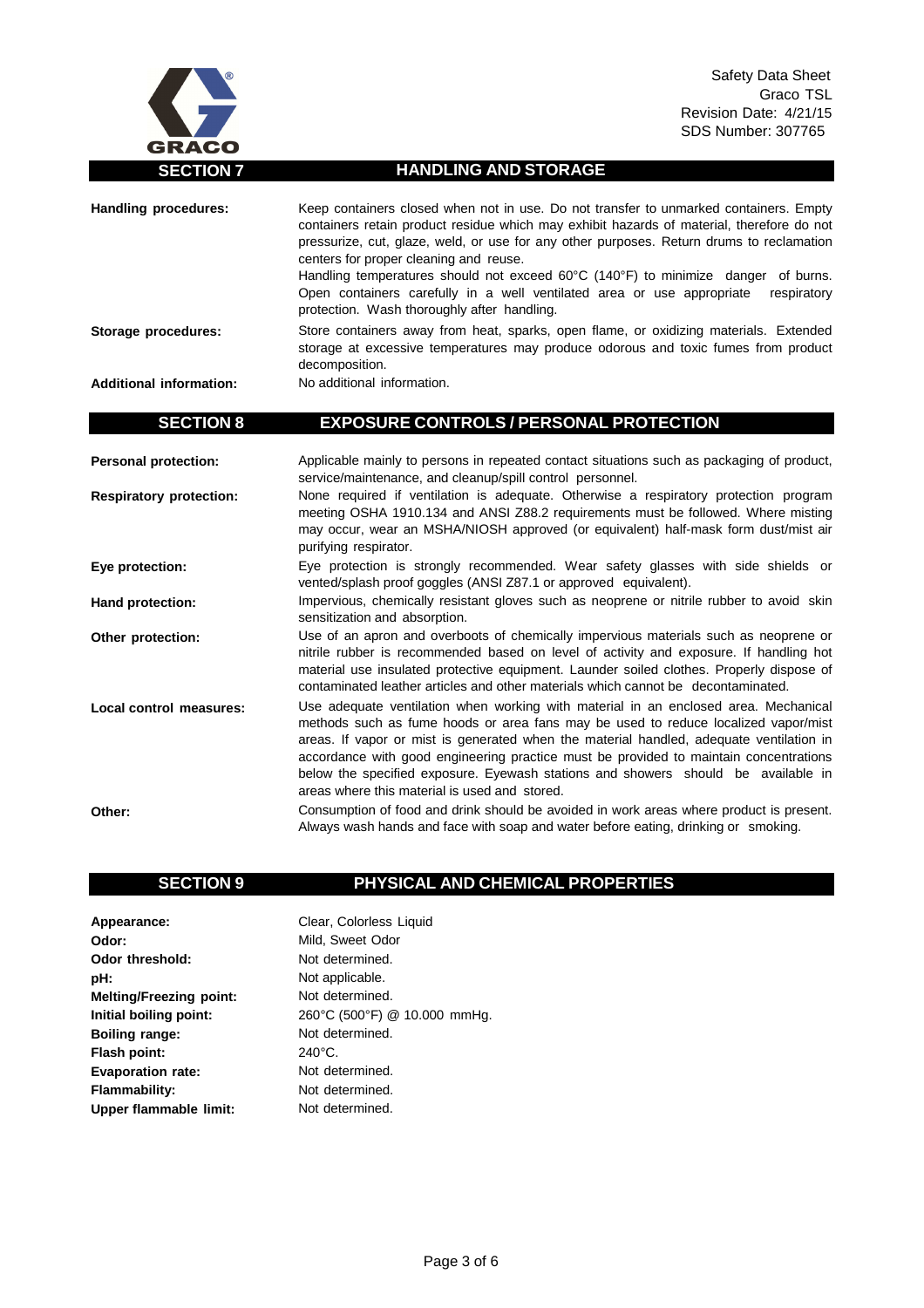

**Lower flammable limit: Vapor pressure: Vapor density: Relative density: Solubility: Partition Coefficient: Auto-ignition temperature: Decomposition temperature: Viscosity: Other**

Not determined. 0.100 mmHg @ 155°C Not determined. 1.166 g/cm3 @ 15.6°C Slightly Soluble in Water. Not determined. Not determined. Not determined. 32 cSt at 40°C. Not applicable.

## **SECTION 10 STABILITY AND REACTIVITY**

| <b>Reactivity</b>                        |                                                                                                                                                                                           |  |  |
|------------------------------------------|-------------------------------------------------------------------------------------------------------------------------------------------------------------------------------------------|--|--|
| <b>Chemical stability:</b>               | Material is chemically stable at room temperatures and pressure.                                                                                                                          |  |  |
| Hazardous polymerization:                | Will not occur.                                                                                                                                                                           |  |  |
| <b>Conditions to avoid:</b>              | Avoid high temperatures and product contamination.                                                                                                                                        |  |  |
| Incompatibility with other<br>materials: | Avoid contact with acids and strong oxidizing materials.                                                                                                                                  |  |  |
| <b>Decomposition products:</b>           | Smoke, carbon monoxide, carbon dioxide, and other<br>aldehvdes<br>incomplete<br>οf<br>combustion. Oxides of carbon, nitrogen, and sulfur; reactive hydrocarbons and irritating<br>vapors. |  |  |
| Other:                                   | Not applicable.                                                                                                                                                                           |  |  |

### **Other:**

## **SECTION 11 TOXICOLOGICAL INFORMATION**

**Acute toxicity (LD50) \*See note at the bottom of the section**

| Oral:                             | >5000 mg/kg                                                                                                                                                                                                       |
|-----------------------------------|-------------------------------------------------------------------------------------------------------------------------------------------------------------------------------------------------------------------|
| Dermal:                           | >5000 mg/kg                                                                                                                                                                                                       |
| Inhalation:                       | $>20.0$ mg/l                                                                                                                                                                                                      |
| <b>Skin irritation:</b>           | Non-irritant                                                                                                                                                                                                      |
| Eye irritation:                   | Non-irritant                                                                                                                                                                                                      |
| Dermal sensitization:             | Not expected to have a sensitizing effect.                                                                                                                                                                        |
| <b>Respiratory sensitization:</b> | Not expected to have a sensitizing effect.                                                                                                                                                                        |
| <b>Aspiration Hazard:</b>         | Not applicable                                                                                                                                                                                                    |
| <b>Chronic Toxicity</b>           |                                                                                                                                                                                                                   |
| <b>Mutagenicity:</b>              | Not suspected of causing genetic defects                                                                                                                                                                          |
| Carcinogenicity:                  | Not suspected of causing cancer.                                                                                                                                                                                  |
| <b>Reproductive toxicity:</b>     | Not expected to have adverse effects on reproduction.                                                                                                                                                             |
| <b>STOT-single exposure:</b>      | Not expected to have adverse effects.                                                                                                                                                                             |
| STOT-repeated exposure:           | Not expected to have long term adverse effects.                                                                                                                                                                   |
| Other:                            | *All data in this section is based off calculations from Part 3 of the Globally Harmonized<br>System of Classification and Labelling of Chemicals (GHS) utilizing information from the<br>constituent components. |

## **SECTION 12 ECOLOGICAL INFORMATION**

| <b>Environmental toxicity</b> |               |
|-------------------------------|---------------|
| Fish:                         | $> 100$ mg/l. |
| Invertebrates:                | $> 100$ mg/l. |
| <b>Aquatic plants:</b>        | $> 100$ mg/l. |
| Microorganism:                | $> 100$ mg/l. |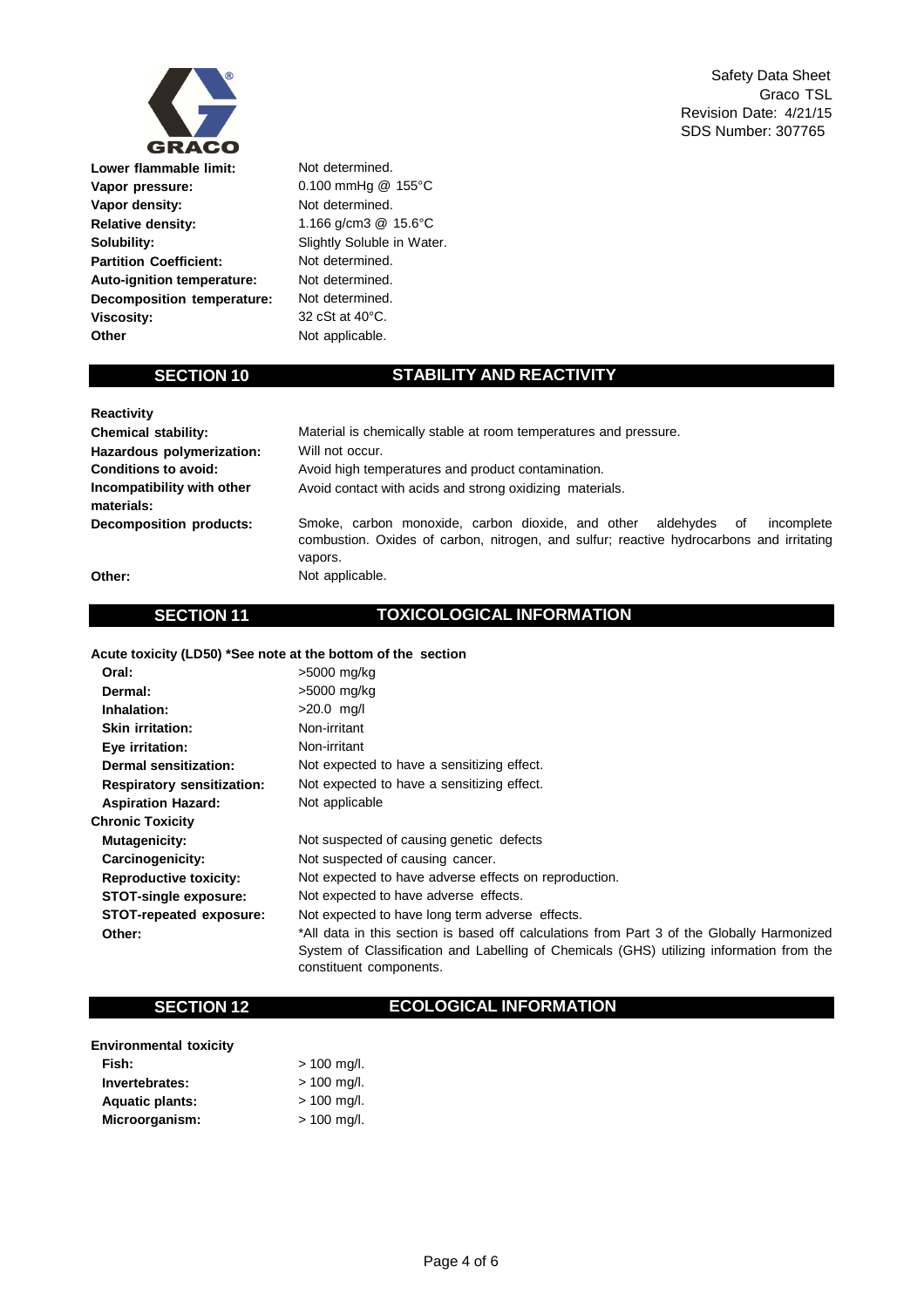

**Persistence/Degradability: Bioaccumulation: Mobility in soil: Other:**

This product is not expected to be readily biodegradable. Not determined. Not determined.

All classifications are based on calculations in Part 4 of the Globally Harmonized System of Classification and Labelling of Chemicals (GHS) utilizing information from the constituent components.

## **SECTION 13 DISPOSAL CONSIDERATIONS**

**Waste disposal:**

**Other:**

This product unadulterated by other materials can be classified as a non-hazardous waste. Depending on use, used product may be regulated. Dispose of in a licensed facility. Do not discharge product in to sewer system. Dispose of containers by crushing or puncturing, so as to prevent unauthorized use of used containers. Waste management should be in full compliance with federal, state, and local laws.

The transportation, storage, treatment and disposal of RCRA waste material must be conducted in compliance with 40 CFR 262, 263, 264, 268 and 270. Chemical additions, processing or otherwise altering this material may make the waste management information presented in this SDS incomplete, inaccurate or otherwise inappropriate.

## **SECTION 14 TRANSPORT INFORMATION**

**Land Transport (DOT): Proper Shipping Name: Land Transport (TDG): Proper Shipping Name: Sea Transport (IMDG): Proper Shipping Name: Air Transport (IATA): Proper Shipping Name: Other:**

Not applicable. Not Regulated. Not applicable. Not Regulated. Not applicable. Not Regulated. Not applicable. Marine Pollutant: No.

Not Regulated.

## **SECTION 15 REGULATORY INFORMATION**

### **WHMIS:**

## Not Controlled.

This product has been classified in accordance with hazard criteria of the Controlled Products Regulations and the (M)SDS contains all the information required by the Controlled Products Regulations.

| <b>Federal Regulation</b> |                                                                        |     |  |
|---------------------------|------------------------------------------------------------------------|-----|--|
| Clean water act/oil:      | Not Determined.                                                        |     |  |
| <b>TSCA:</b>              | All components of this material are listed in the U.S. TSCA Inventory. |     |  |
| Other TSCA:               | Not applicable.                                                        |     |  |
| <b>SARA title III:</b>    | Section 302/304 extremely hazardous substances:                        |     |  |
|                           | None.                                                                  |     |  |
|                           | Section 311, 312 hazard categorization:                                |     |  |
|                           | Acute (immediate health effects):                                      | NO. |  |
|                           | Chronic (delayed health effects):                                      | NO  |  |
|                           | Fire (hazard):                                                         | NO. |  |
|                           | Reactivity (hazard):                                                   | NO  |  |
|                           | Pressure (sudden release hazard):                                      | NΟ  |  |